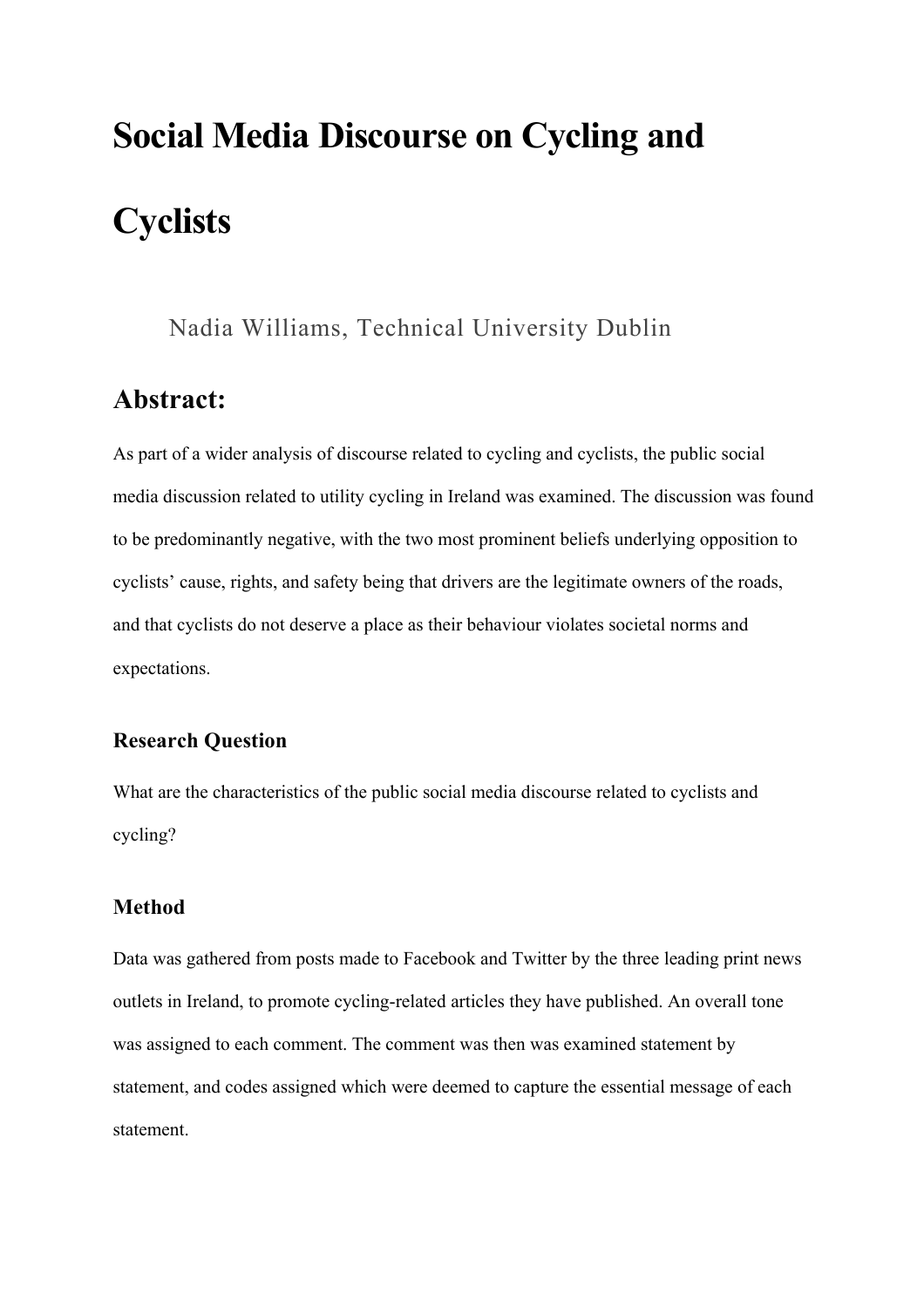A total of 1,460 comments were collected and analysed, resulting in the assignment of 2,364 codes. Consistent with Facebook's majority share of users (Ipsos MRBI 2017b) most of the comments were gathered were from this platform (68%). Consistent with circulation rankings, most comments were from Irish Independent posts (48%), followed by Irish Examiner (30%) and Irish Times posts (22%). No significant difference in tone and content between comments was found.

#### **Findings**

#### *Tone*

Comments were divided into five broad overall tones:

*Opposition*: Comments deemed to overall communicate a position opposing cyclists' rights, cause, or wellbeing.

*Support*: Comments deemed to overall communicate a position supporting cyclists' rights, cause, or wellbeing.

*Neutral*: Comments which did not display a clear bias either in favour of or opposed to cyclists' rights, cause, or wellbeing.

*Discussion*: Comments deemed to overall communicate a position more concerned with the discussion itself than the topic.

*Trolling*: Comments deemed to overall be aimed more at provocation than contribution to the discussion. In some rare cases trolling was used as a tool to make a point.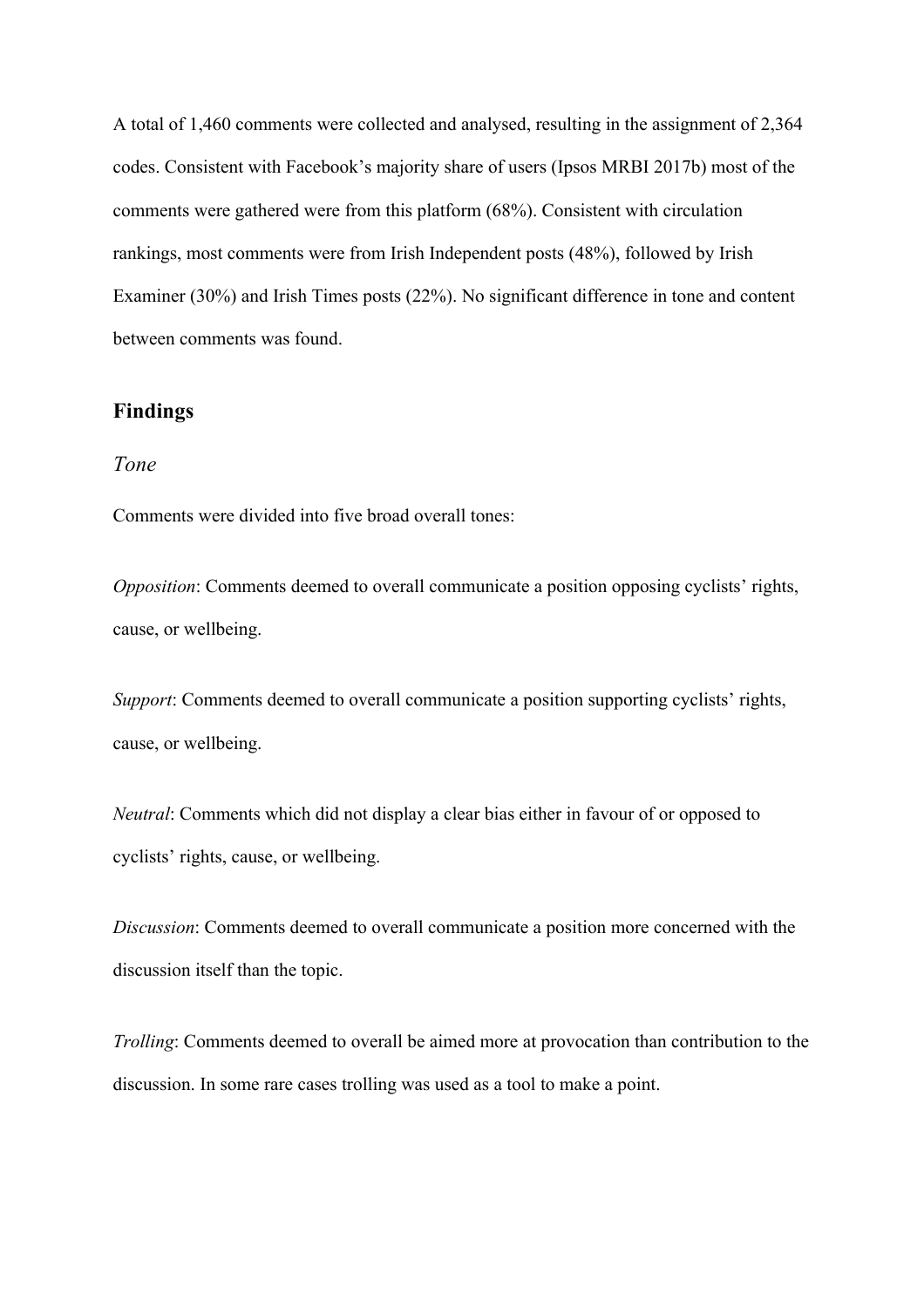The majority of comments were categorised Opposition (59%), with Support (30%) the next most common category. Neutral (6%), Discussion (3%), and Trolling (2%) comments were in a clear minority. The topic of cycling therefore seems to be polarising, with people tending to take definite sides.



*Figure 5 Comment Tone All*

## *Opposing Comments*

A total of 23 codes were created to describe the core message of opposing comments. These codes were grouped in categories, where the motivating belief was deemed to be the same.

#### *Drivers Own the Roads*

Codes were grouped together in this category when the code could conceivably follow the statement: "Drivers are the real owners of the roads, if not by law then by social law, therefore…" Ten of the 23 cycling opposition codes were deemed to fit this category, a combined 49% of opposing statements. In the context of the overall analysis, this category represents 34% of all statements examined.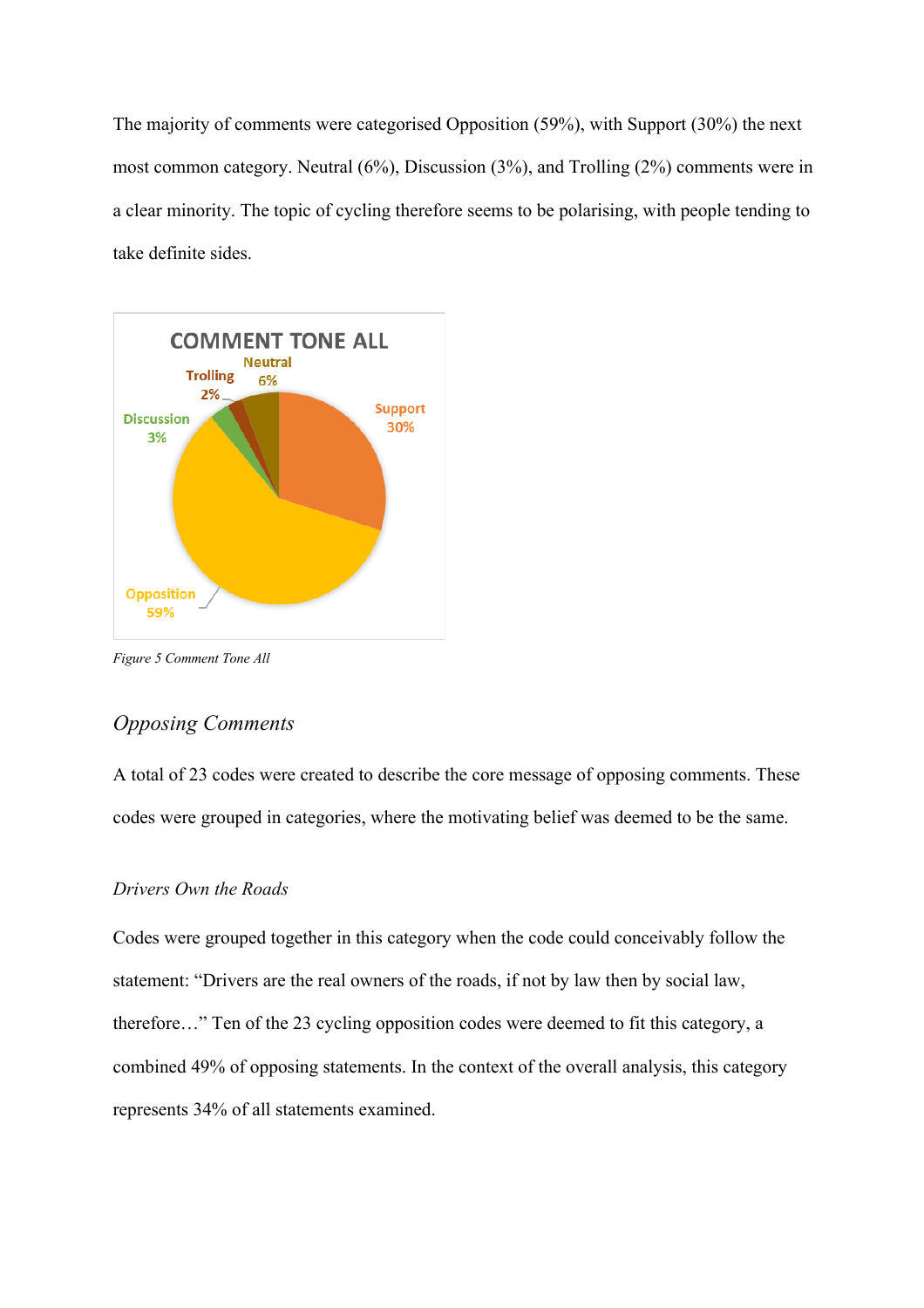#### *Cyclists do not deserve a place*

Statements in this category argued, directly or indirectly, that cyclists were not deserving of equal or equitable treatment or rights as their behaviour does not conform to societal norms and expectations. The sentiment was also used to argue that cyclist deaths and/or injuries are their own fault, or a natural and logical result of their behaviour. Seven of the 23 cycling opposition codes were deemed to fit this category, a combined 35% of opposing statements. In the context of the overall analysis, this category represents 24% of all statements examined.

#### *Cyclist Hatred*

Commenters in this category directly expressed sentiments which can be reasonably described as hatred against cyclists. It should be noted that such sentiments were also expressed against other road user groups by both cyclist opposing and supportive commenters, the most frequent target being taxi drivers. Four of the 23 cycling opposition codes were deemed to fit this category, a combined 8% of opposing statements. In the context of the overall analysis, this category represents 6% of all statements examined.

#### *Cyclists cannot be accommodated*

These statements encompass only two codes. This is a combined 8% of opposing statements and 5% of all statements examined. The commenters in this category either claim that the existence of cyclists simply cannot be accommodated in Ireland (**no place, 4%**) or that it is not possible to provide a safe cycling experience in Ireland (**safety impossible, 4%**). In the former case, it is argued that Ireland's existing roads network and/or its landscape simply cannot accommodate cyclists. In the latter case, physical incapability to accommodate the existence of cyclists is implied, but the emphasis is on the unreasonableness of demands on drivers, such as having to wait until it is safe to overtake.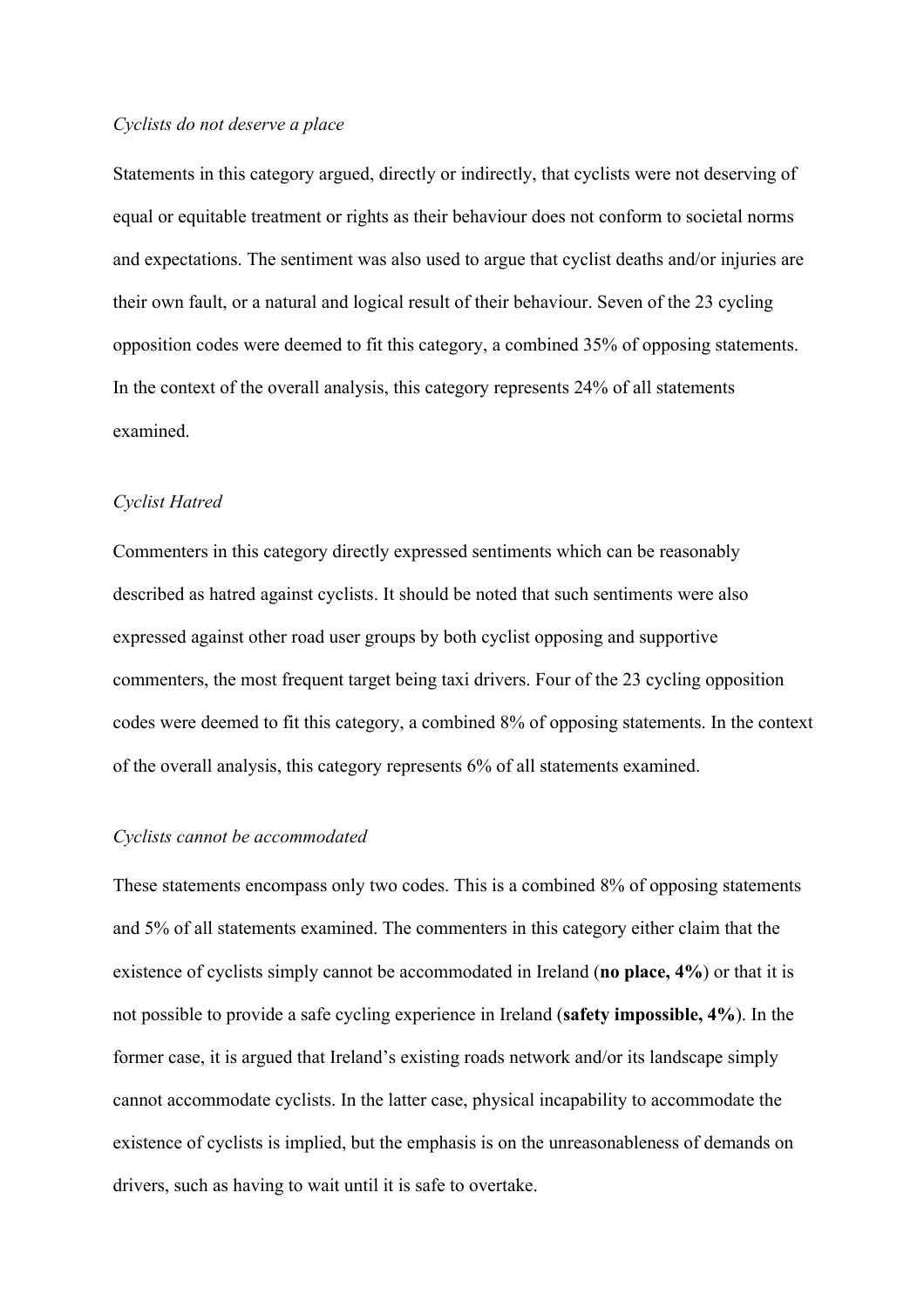

*Figure 7 Opposition codes by percentage. Bar colours indicate category.*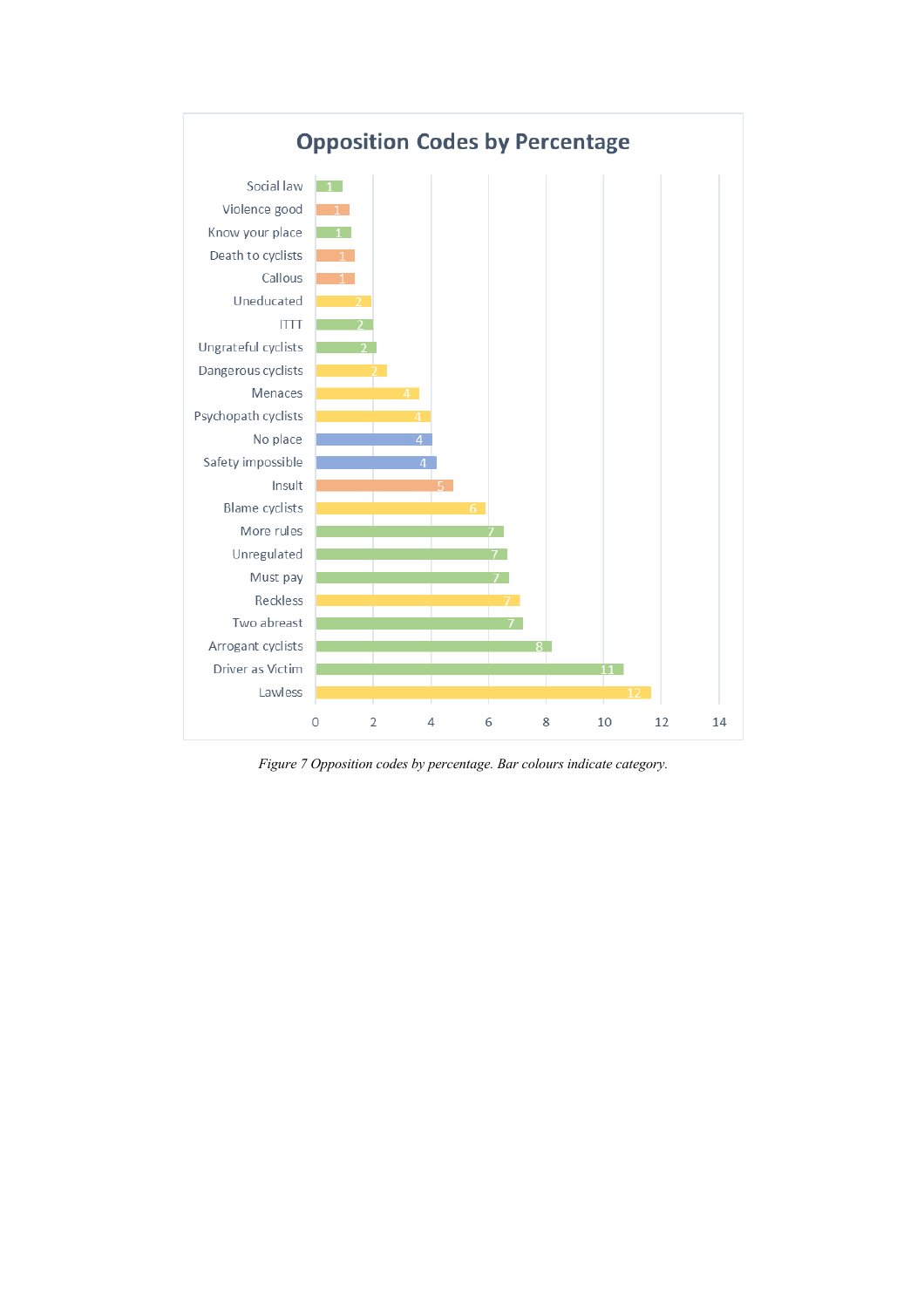

*Figure 8 Opposing statements categories*

### *Supportive Comments*

A total of 15 codes were created to describe the core message of supportive statements. These codes were also divided into categories where the underlying sentiment was deemed to be the same.

#### *Advocacy*

Two statement codes were deemed to have the same sentiment at their foundation, though these together account for 38% of cycling supportive statements. In the overall analysis 10% of statements fall in this category.

#### *Appeal for Reason*

These statements called for language and attitudes conforming to societal norms, especially in response to a general tone in the discussion that the commenter deemed to have become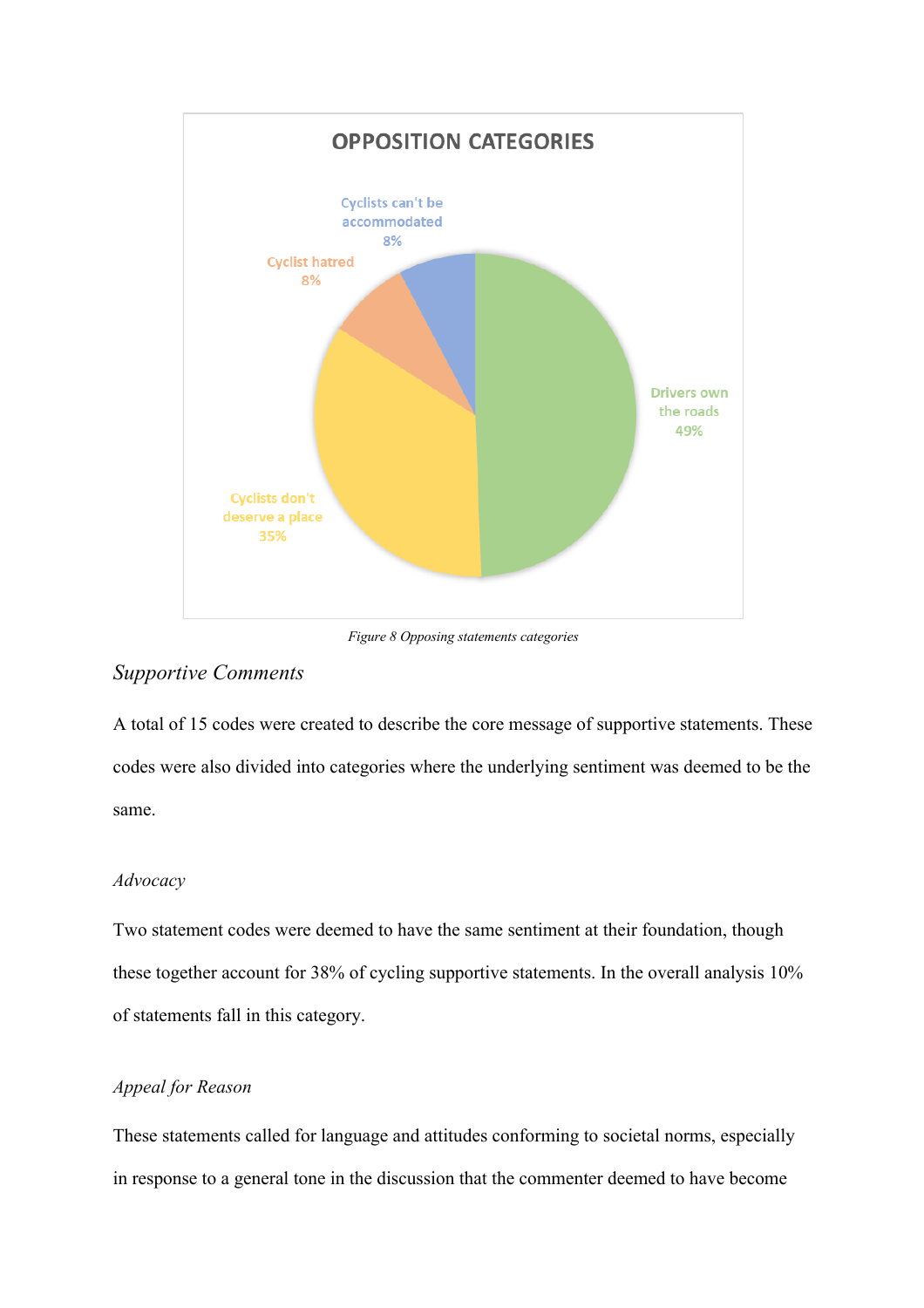particularly hateful towards cyclists. The commenters were not necessarily cyclists, and sometimes specifically pointed that out, but deemed the level of animosity expressed towards cyclists to be toxic. A total of 33% of supportive statements fall in this category. The category represents 8% of all statements examined.

#### *Driver Dislike*

Statements in this category showed exasperation with or dislike of drivers. In some cases, they can be said to express hatred of drivers, though the level of vitriol directed against cyclists was rarely if ever equalled. A combined total of 15% of cycling supportive statements fell in this category, or 4% of statements in the context of the overall analysis.

#### *Role of Drivers*

The role of drivers in the cycling experience was deemed to be the underlying sentiment for two codes, for a combined total of 13% of all supportive statements. In the overall analysis 3% of the statements analysed fell in this category.

#### *Hopelessness*

Only one code fell in this category, and only a total of 12 statements, or 2% of all supportive statements, were assigned this code. These commenters expressed despair that the powersthat-be will ever respect cyclists, understand the needs of cyclists, understand cyclists, or understand the protection cyclists need. In the overall context this represents less than 1% of statements, however, the fact that the sentiment was expressed was deemed of sufficient concern to justify this brief description.